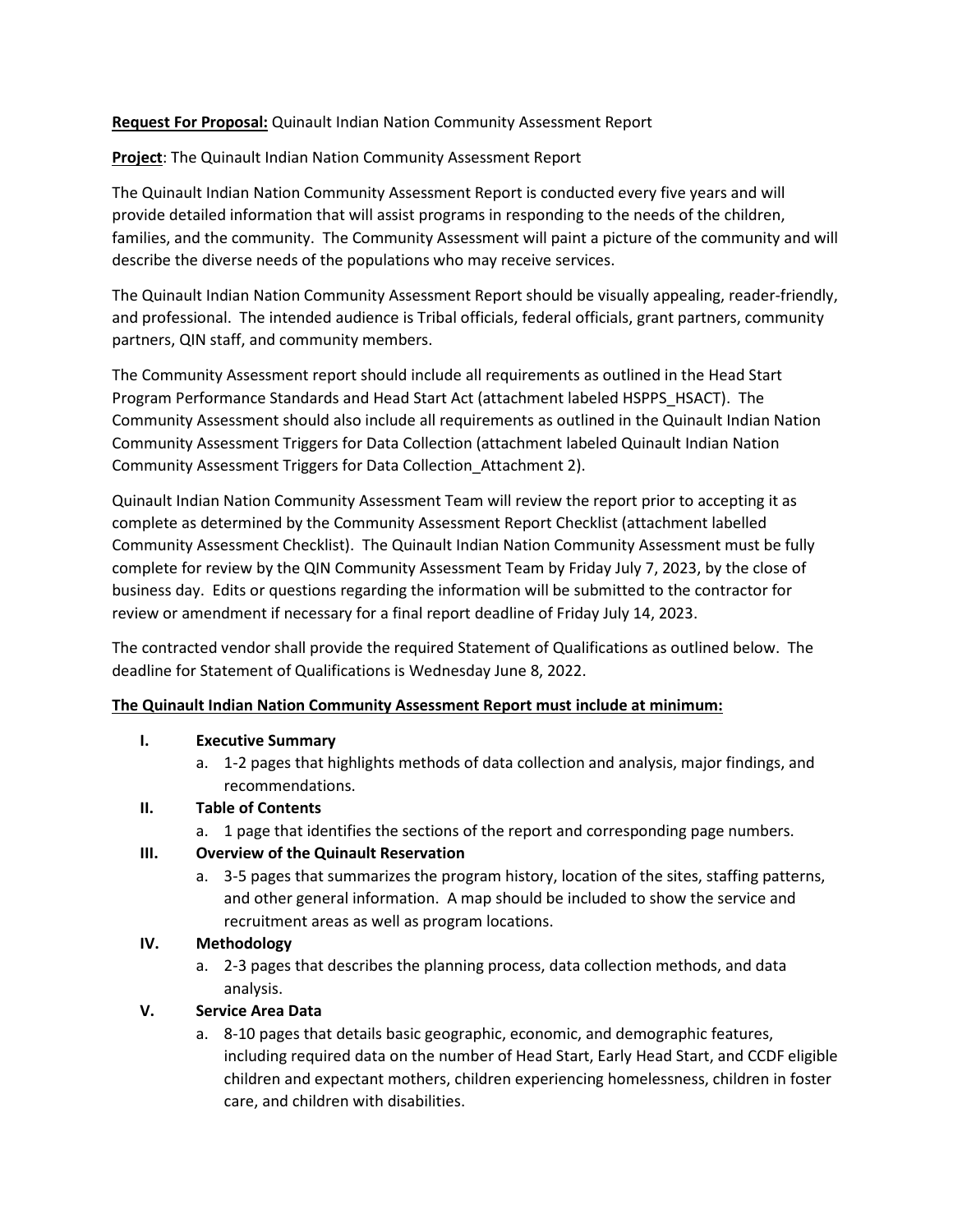i. Details of the number of early learning children, elementary children, and teenagers in each household in each service area.

# **VI. Identified Needs**

a. 10-12 pages that discusses the education, health, nutrition, and social service needs of Head Start/Early Head Start/CCDF eligible children and their families, including prevalent social or economic factors that impact their well-being.

# **VII. Community Resources and Strengths**

a. 8-14 pages that includes the required information on other child development programs, resources available in the community, and community strengths. Addresses issues of availability and access to resources for families.

# **VIII. Observations and Recommendations**

- a. 5-7 pages that uses the findings in the community assessment to make recommendations about the Early Learning Programs of Head Start, Early Head Start, and CCDF Licensed Childcare.
	- i. Head Start/Early Head Start 5-Year Goals should be included in this section.
	- ii. CCDF Quality recommendations should be included in this section.

# **IX. Appendices**

a. Number of pages as needed. Includes surveys, interview questions, other documents, and supplemental data.

# **Statement of Qualification Requirements:**

# **1. Executive Summary (max. 1 page)**

Please provide a summary of your experience in conducting and preparing Community Assessment Reports as part of the ACF Head Start Grant requirement. *The contractor we are seeking must have at least 5 years' experience conducting Community Assessments as part of the Head Start Grant requirement.* 

# **2. Cost Summary (max. 1 page)**

A detailed cost summary for your services, which would include a flat rate for each day of service worked on the project, and an estimate of costs of travel for mileage and per diem to support room and board and meals.

# 3. **Resume or Experience**

Include your resume or list your experience preparing Community Assessment reports, and include education and all relevant experience.

# 4. **Minimum of three professional references**

# **5. Project Schedule**

Please include a detailed timeline which includes the activities planned, review submissions, the final report review on Friday July 7, 2023, and the final report deadline of July 14, 2023.